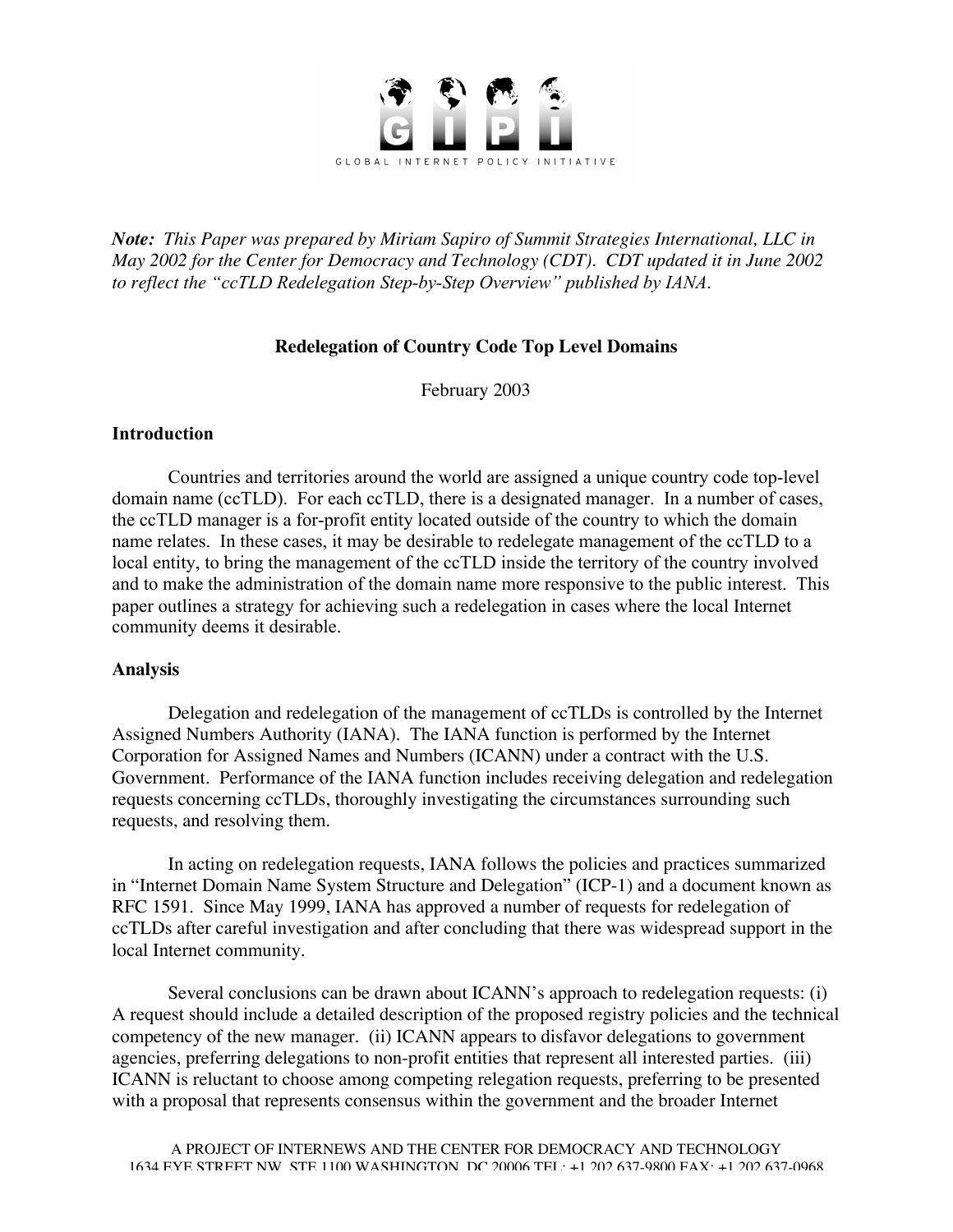community in the country. **The approach most likely to succeed is one based on the creation, with government support, of a private, non-profit entity that would operate the domain space in the interest of the affected nation's Internet community.**

## **Criteria for Redelegation**

As noted in RFC 1591 and restated in ICP-1, "[t]he designated manager is the trustee of the top-level domain for both the nation, in the case of a country code, and the global Internet community." Further, "[c]oncerns about 'rights' and 'ownership' of domains are inappropriate. It is appropriate to be concerned about 'responsibilities' and 'service' to the community."

In considering redelegation of a ccTLD, IANA considers the following factors:

IANA seeks input from persons significantly affected by the transfer, particularly those within the nation that the ccTLD has been established to benefit.

ICP-1 makes clear that "[t]he desires of the government of a country with regard to delegation of a ccTLD are taken very seriously. The IANA will make them a major consideration in any TLD delegation/transfer discussions."

IANA strongly prefers to resolve redelegation issues with the consent of all parties, including the incumbent manager. Under RFC-1591, "[s]ignificantly interested parties in the domain should agree that the designated manager is the appropriate party . . . The IANA tries to have any contending parties reach agreement among themselves, and generally takes no action to change things unless all the contending parties agree; only in cases where the designated manager has substantially mis-behaved would the IANA step in." (Note: IANA does not appear to have ever used this power to revoke a ccTLD and redelegate it to another manager solely because of misconduct or recurring problems in the proper operation of the domain. However, the case of Pitcairn (.pn) involved an involuntary redelegation in part predicated on the manager's failure to properly consult with the local community. Failure to be responsive to the local Internet community is a recognized form of misconduct.)

On the technical side, there must be a primary and at least one secondary nameserver that have IP [Internet Protocol] connectivity to the Internet and can be easily checked for operational status and database accuracy by the IANA.

There must be an administrative contact and a technical contact for each domain. The administrative contact must reside in the country involved.

RFC 1591 and ICP-1 further provide that "[t]he designated manager must be equitable to all groups in the domain that request domain names." This means that the manager must apply the same rules to all requests and must treat academic, commercial, and other users on an equal basis. No bias shall be shown regarding requests that may come from customers of some other business related to the manager – there should be no preferential service for customers of a particular data network provider. There can be no requirement that a particular mail system (or other application), protocol or product be used.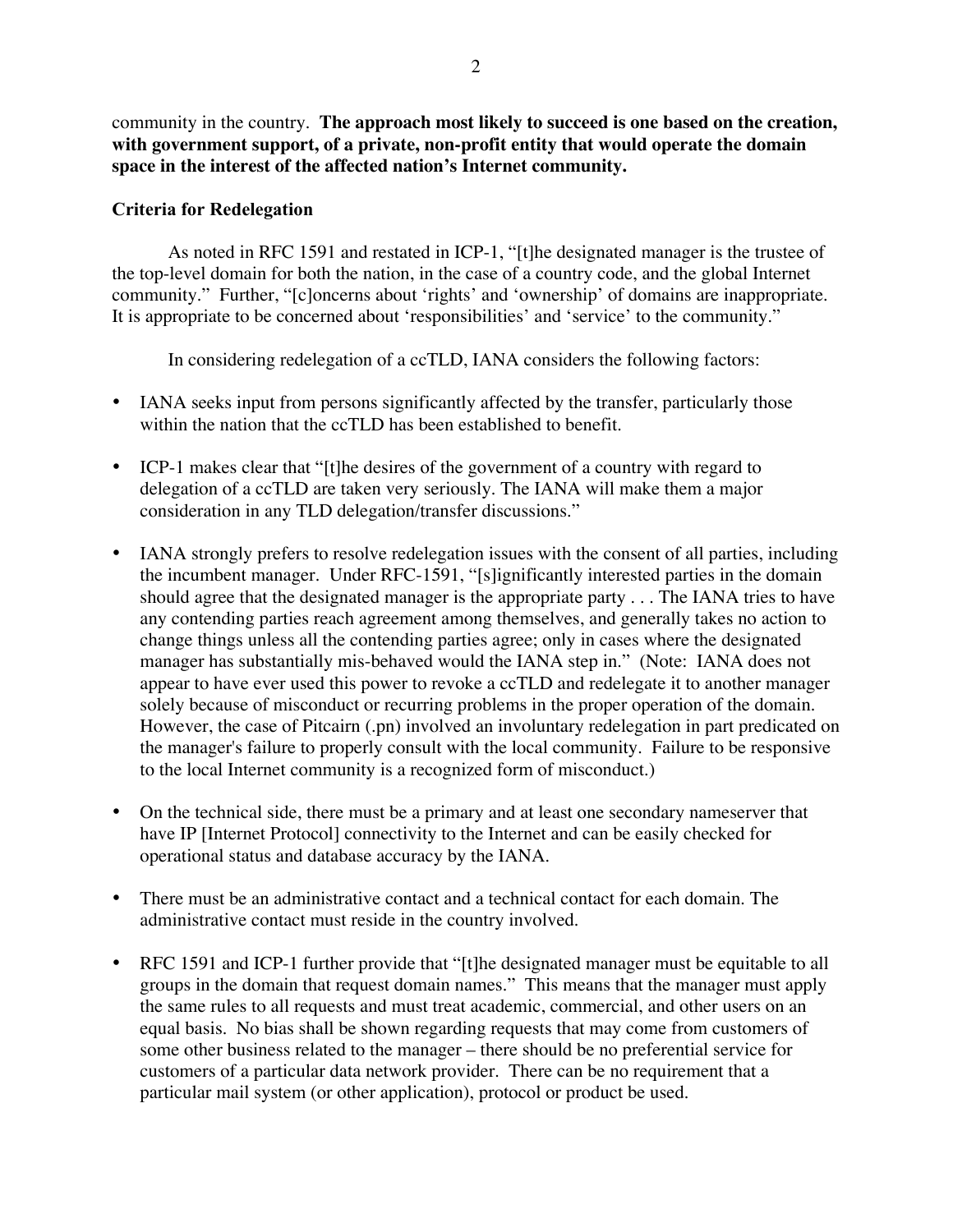RFC 1591 also requires that "[t]he designated manager must do a satisfactory job of operating the DNS service for the domain . . . . That is, the actual management of the assigning of domain names, delegating subdomains and operating nameservers must be done with technical competence. This includes keeping the central IR (in the case of top-level domains) or other higher-level domain manager advised of the status of the domain, responding to requests in a timely manner, and operating the database with accuracy, robustness, and resilience."

IANA has redelegated ccTLDs without the full consent of the incumbent manager in at least two cases: .pn and .au. In the case of the Pitcairn Islands, IANA engaged in extensive correspondence with the incumbent manager over two years in an unsuccessful effort to reach a consensual solution. Noting the fundamental principle that a ccTLD be operated for the benefit of the Internet community in the country or territory, IANA finally approved the redelegation in February 2000. It was influenced by the strong support of all (50) residents of Pitcairn Island (including the local Administrative Contact), the local government, and the UK Government, as well as the fact that the existing delegation had not resulted in the introduction of reliable Internet connectivity or similar benefits to the territory.

In the case of Australia, IANA concluded in August 2001 that the non-profit entity being created ("auDA") was based on principles of private sector self-regulation of the type that have allowed the Internet to flourish, with the Government playing a supportive but non-intervening role. It also found auDA well suited to be inclusive of, and accountable to, the Australian Internet community and to operate through open, transparent, and inclusive processes. It therefore decided that it was time to move responsibility for the ccTLD from a single person to a private sector self-regulatory regime.

IANA now essentially requires redelegations to be based on three written agreements, known as the triangular arrangement: (1) an agreement between the private, non-profit entity and the government; (2) a communication between the government and ICANN expressing the support of the government as a whole; and (3) an agreement between ICANN and the new manager. Key parts of each agreement were derived from the "Principles for the Delegation and Administration of Country Code Top Level Domains" (the "GAC Principles") developed by ICANN's Governmental Advisory Committee (GAC) in February 2000. See the Appendix to this memo for links to models for each of the three communications.

#### **A Step-by-Step Strategy for ccTLD Redelegation**

It must be recognized that redelegation may not happen quickly, particularly if the incumbent manager does not consent. In June 2002, IANA published the ccTLD Redelegation Step-by-Step Overview, http://www.iana.org/cctld/redelegation-overview-19jun02.htm, which offers crucial guidance. In addition, there are several factors and actions that should be considered by a country seeking redelegation. These include:

**1. Assess the situation involving the current manager.** Is the current manager willing to agree to redelegate the ccTLD to a private sector, non-profit entity? If it is not willing to agree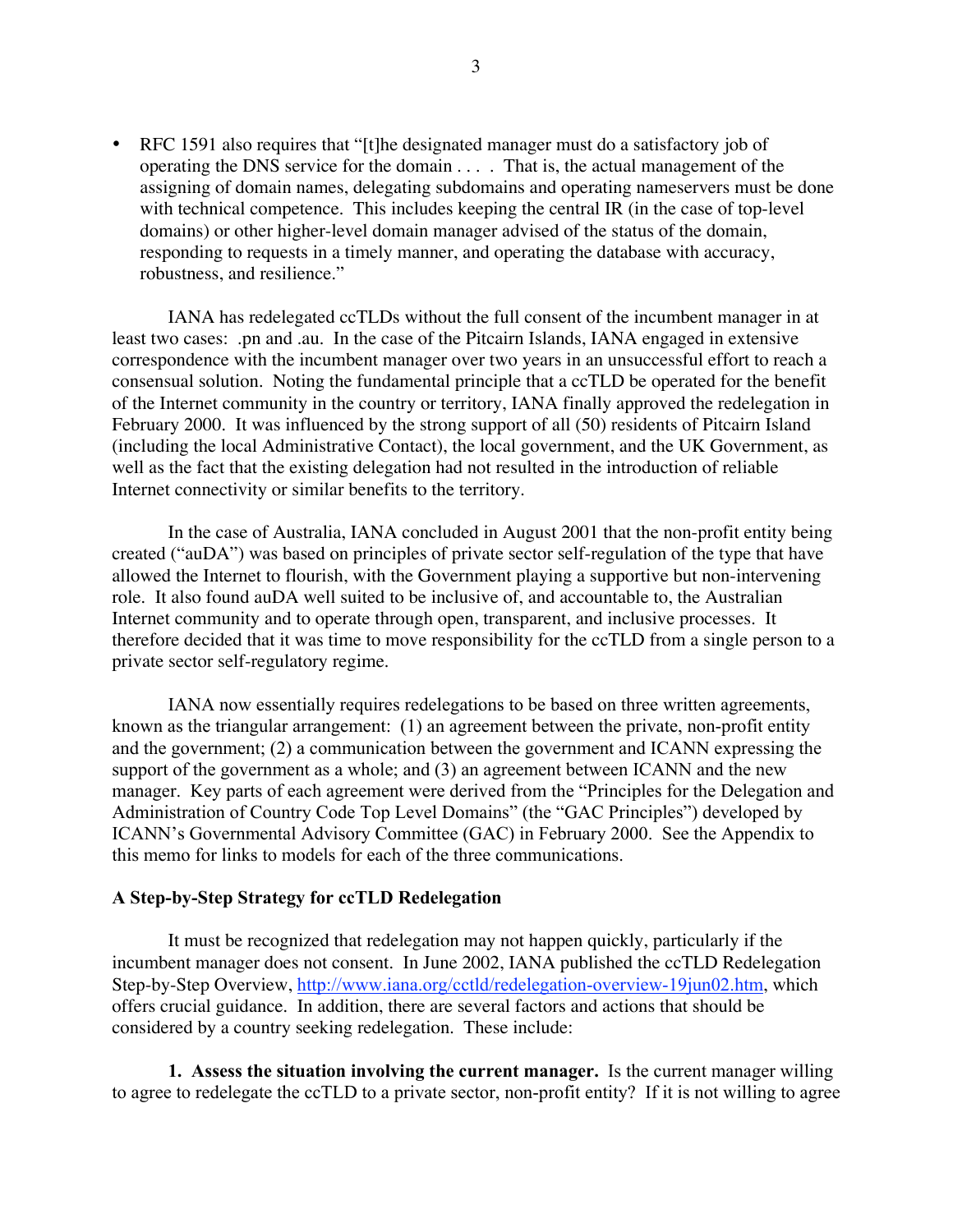to redelegate, what were the circumstances surrounding the initial delegation? Did the government have a say in the selection ? If the delegation occurred under a former governmental system, did the new government have an opportunity to review the earlier decision? How competently is the incumbent managing the TLD? Does it maintain a functioning Whois service, allowing individuals to determine availability of a particular name? Is its dispute resolution policy readily available to potential registrants? Is its website accessible in all local languages? Are the policies and procedures for use of the ccTLD available for public inspection? If the current manager can be shown to be failing its responsibilities, involuntary redelegation can more easily be accomplished. However, since it can be very difficult to reconstruct the registry database without the cooperation of the current manager, securing the cooperation of that manager is highly desirable.

**2. Develop, in consultation with the government, a private sector, non-profit entity,** similar to auDA, which will agree:

To operate as a fully self-funding and not-for-profit organization;

To operate the ccTLD for the purpose of fostering development of the national Internet community, as well as the global Internet community;

To be inclusive of and accountable to all members of the Internet community in the country;

To adopt open, transparent and consultative processes;

To not acquire any property rights in the ccTLD itself;

To enhance benefits to Internet users by promoting competition, fair trading, and consumer protection and providing access to technical support;

To establish dispute resolution mechanisms that take into account intellectual property, consumer protection and other internationally accepted laws; and

To abide by ICANN's policies.

**3. The government should formally endorse this non-profit entity after negotiating an agreement,** which incorporates the terms described in Step 2. As part of this agreement, the government would pledge that non-profit manager will:

Operate completely independently of the government;

Be led by the private sector and include representatives of the academic, business, NGO and Internet user communities;

Be not-for-profit;

Be self-funded; and

Not be subject to any discriminatory or arbitrary practices, policies or procedures by the Government.

**4. The non-profit and the government should formally request IANA to redelegate the ccTLD.** The request should include the new entity's charter, the reasons why the ccTLD should be redelegated, a description of the new entity's technical expertise, and the formal endorsement from the government. IANA will want to know how will the proposed delegee function? How will it interact with the local Internet community? How have the views of the local Internet community been accounted for? What policies does the proposed delegee envisage for the management of the ccTLD? **The government should inform ICANN of its endorsement of the new non-profit as the new ccTLD manager,** its support for redelegation,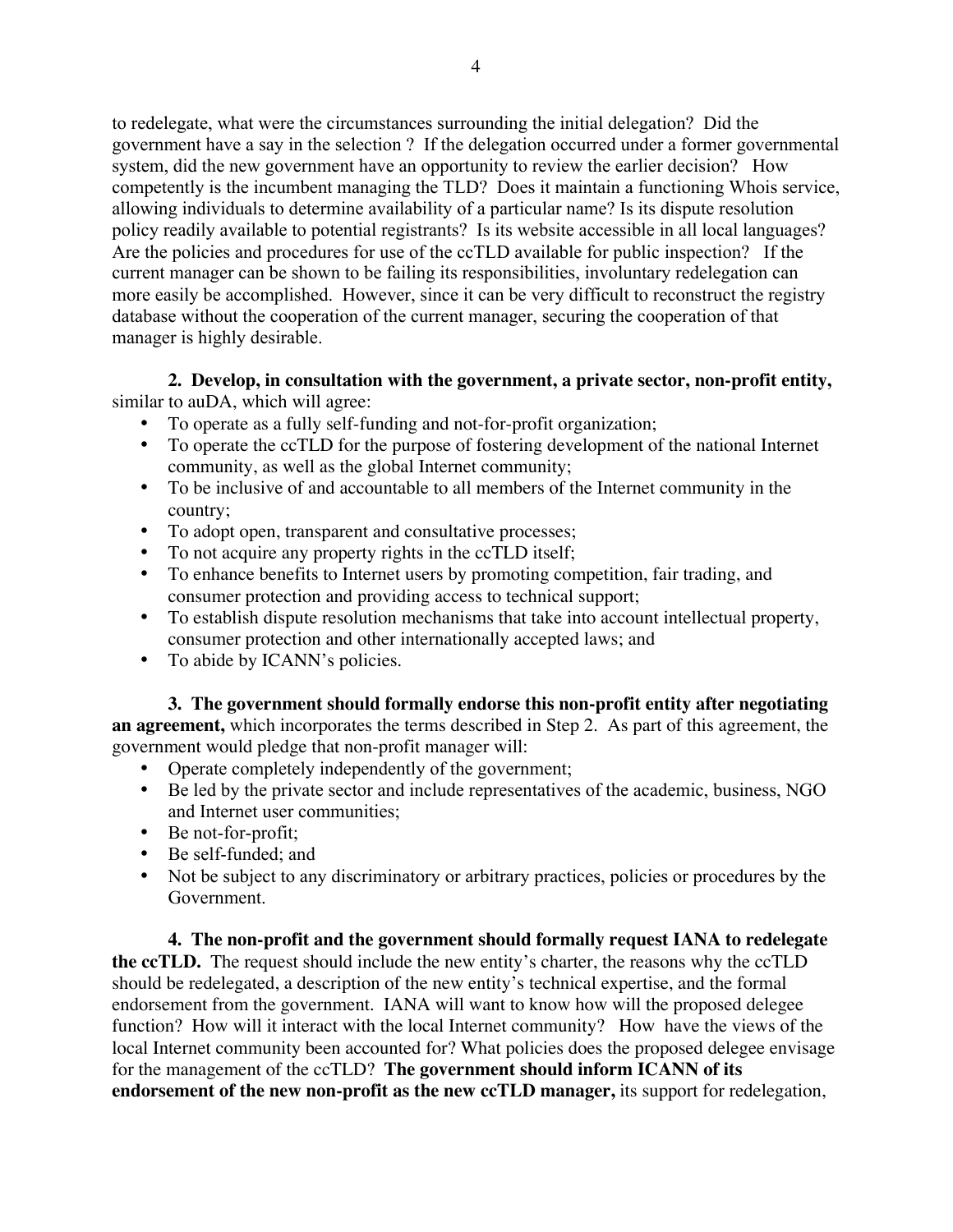and its views on the extent to which the incumbent is failing to address the needs of the local Internet community. It must be clear that the government is speaking with one voice.

5. IANA is likely to urge the government and the non-profit entity to try again to resolve the redelegation issue with the incumbent manager, and offer its assistance in doing so. **The proposed non-profit manager and the government should make another effort to obtain the incumbent's consent to the redelegation and report back to IANA.** If the matter cannot be resolved at this stage, IANA is likely to consult with the incumbent, the local Internet community, the leadership of the proposed non-profit manager and the government.

**6. The government and the proposed non-profit manager should each indicate their willingness to enter into formal, legally binding agreements with ICANN, known as the "triangular arrangement." (See Appendix for more detail and links to models.)**

**The government and the new delegee must agree that the new arrangement will conform to Clause 9 of the** Principles for the Delegation and Administration of Country Code Top Level Domains" **(the "GAC Principles")** developed by ICANN's Governmental Advisory Committee (GAC), which include:

A commitment by the delegee to operate the ccTLD in the interest of the relevant local community and the global Internet community.

A recognition by the delegee that the management and administration of the ccTLD are subject to the ultimate authority of the relevant government or public authority, and must conform with relevant domestic laws and regulations, and international law and international conventions.

Confirmation that the ccTLD is operated in trust in the public interest and that the delegee does not acquire property rights to the ccTLD itself.

Conditions for the efficient and effective resolution of disputes arising from domain name registration.

The delegee's commitment to abide by ICANN policies..

## **The government should be prepared to make a communication to ICANN in which it agrees to:**

Recognize ICANN as the appropriate international entity to oversee technical coordination of the Internet in a way that preserves it as an effective and convenient mechanism for global communication;

Acknowledge respect for the public policy objectives of: transparency and nondiscrimination; respect for personal privacy; greater choice, lower prices, better service, and better consumer protection for Internet users; and

Ensure that the new non-profit operates in conformity with these public policy objectives and international law.

# **The proposed non-profit manager should be prepared to enter into a ccTLD "Sponsorship Agreement" with ICANN in which it agrees to:**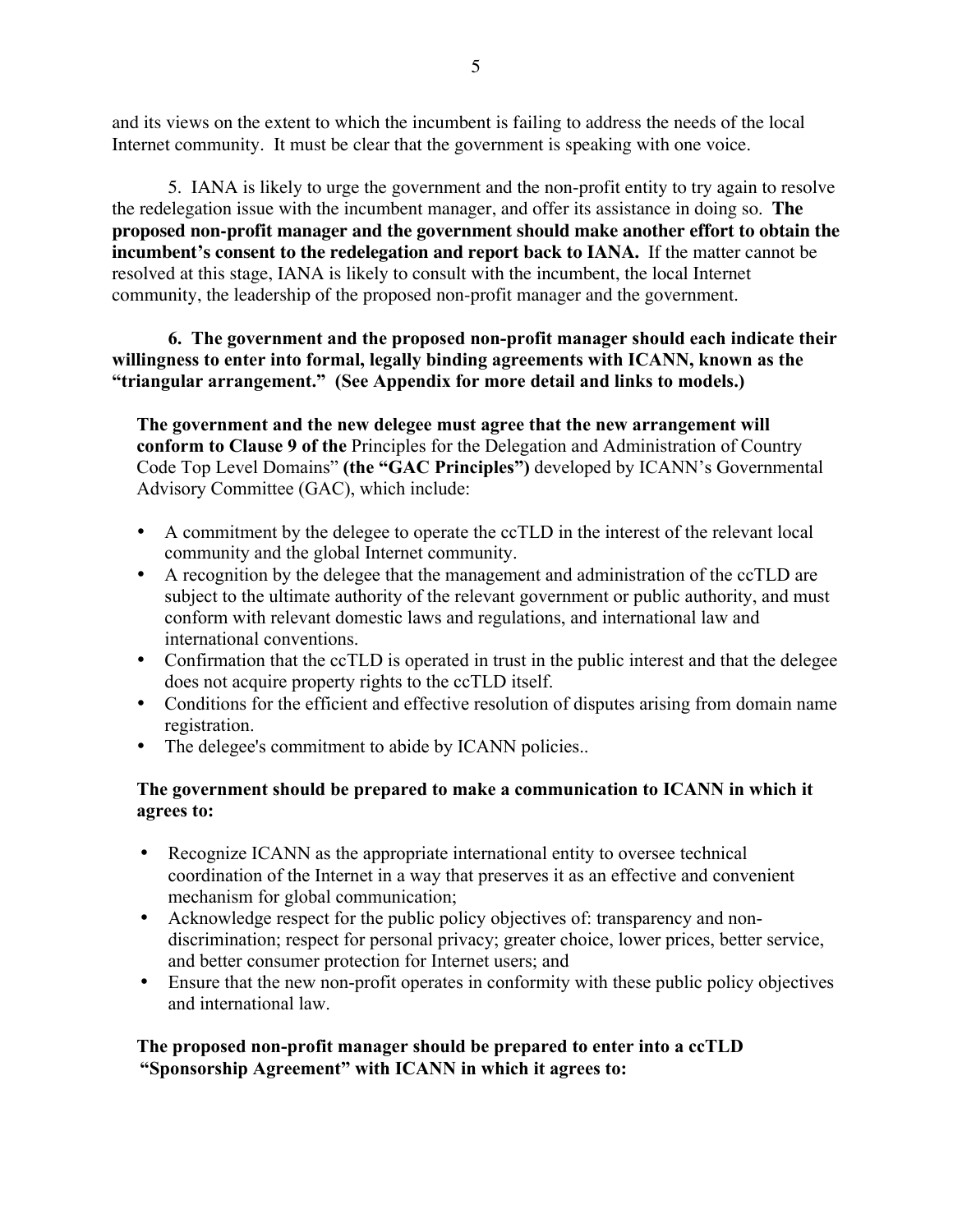Operate the ccTLD in a stable and secure manner that ensures the safety and integrity of the registry's database; Ensure backup servers; Abide by all relevant ICANN-developed polices; Ensure that the contact information for registrants is accurate, up-to-date and publicly accessible; and Contribute to ICANN funding on an equitable basis.

7. Finally, **the parties should be patient.** IANA is most likely to respond promptly when those local entities proposing redelegation submit a comprehensive proposal describing the nature of the local Internet community, and documenting support from its key stakeholders (most notably ISPs and academic institutions). The more IANA has to do independently to investigate and document the situation, the longer the process could take.

#### **Conclusion**

Except in countries lacking Internet, IANA prefers that the manager of a ccTLD be located in the country of the ccTLD, and not abroad, in order to be more responsive to the public interest and subject to national laws. In weighing requests for redelegation, IANA is most likely to act if three conditions are present:

> The redelegation would be to a non-governmental, non-profit entity that broadly represents the national Internet community;

There is broad and documented support for the new entity across the government and the national Internet community.

The new entity is backed by a sound technical plan for the registry.

IANA has also considered it important that a new manger (1) embody the principle of private sector self-regulation, with the government playing a supportive but non-intervening role; (2) operate through open, transparent and inclusive processes; and (3) clearly benefit the local Internet community. In two cases, IANA has approved redelegation over the objection of the incumbent manager where there was widespread local support behind a single strategy.

#### **Key Reference Documents**

ccTLD Redelegation Step-by-Step Overview, published by IANA, June 19, 2002 http://www.iana.org/cctld/redelegation-overview-19jun02.htm

ICP-1: Internet Domain Name System Structure and Delegation (ccTLD Administration and Delegation) (May 1999) http://www.icann.org/icp/icp-1.htm

Domain Name System Structure and Delegation, RFC 1591 (March 1994) ftp://ftp.isi.edu/in-notes/rfc1591.txt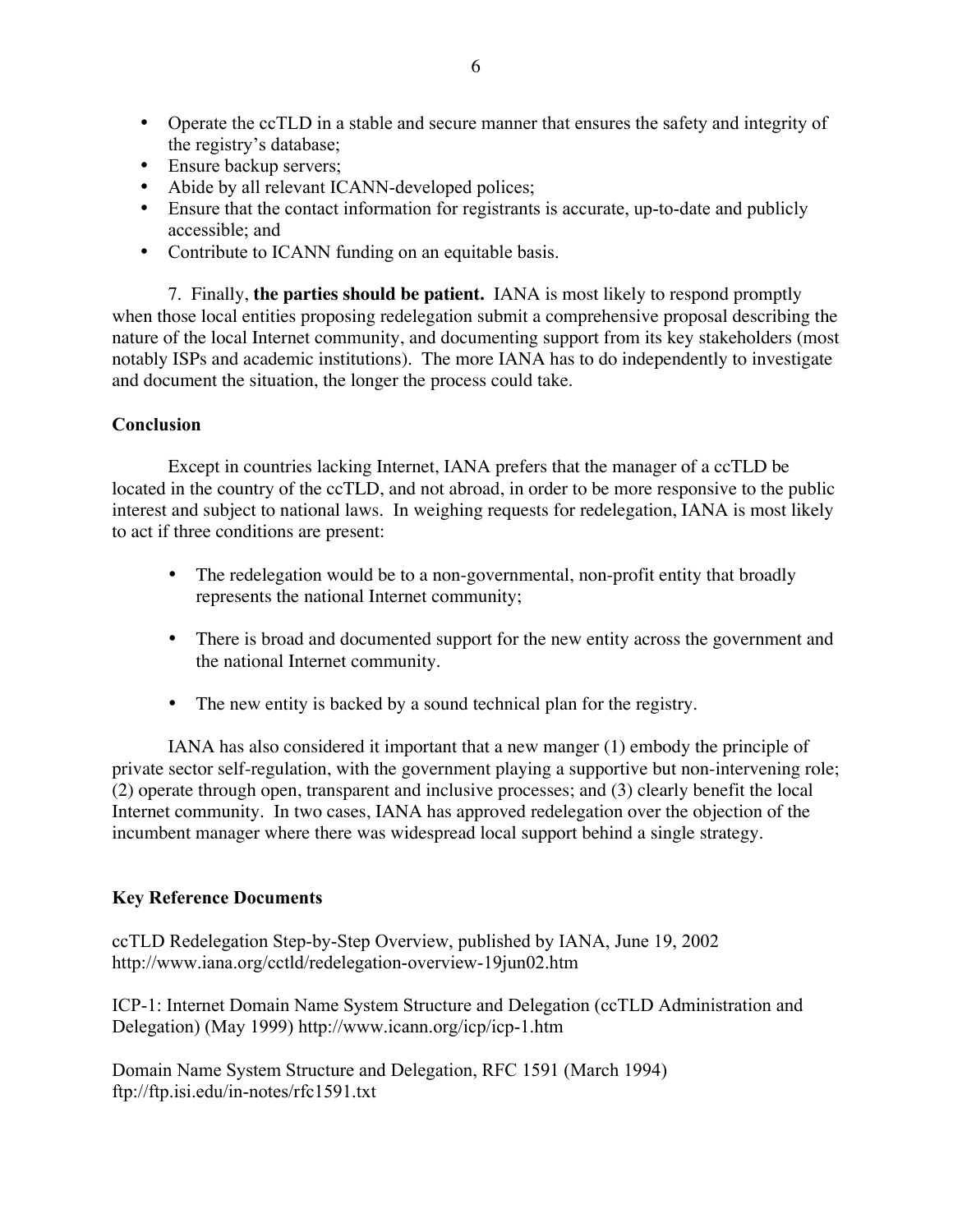Key resources about ccTLDs, including policies and guidelines of the Internet Corporation on Assigned Names and Numbers (ICANN), are collected at http://www.icann.org/cctlds/.

See especially, Principles for Delegation and Administration of ccTLDs Presented by Governmental Advisory Committee ("GAC Principles") (23 February 2000) http://www.icann.org/committees/gac/gac-cctldprinciples-23feb00.htm

# **Appendix – The Triangular Arrangement**

Outlined below are the three types of communications involved in a triangular arrangement based on the GAC principles. A successful redelegation will be based on these three communications. For examples of triangular arrangements, look at those for the .au and .jp ccTLDs, which can be found at the bottom of the web page http://www.icann.org/cctlds/ . To make matters even easier, IANA can provide model communications, so that governments can fill in the necessary details (e.g., appropriate government contact, proposed sponsoring organization information, etc.)

The three types of "communications" involved in a triangular agreement are:

1) A communication between the delegee and the government.

This would be a letter from the government to the president or general manager of the proposed delegee. The best model for this is probably the letter of the Australia government, found at http://www.iana.org/cctld/au/alston-to-watson-31dec00.htm. It is not strictly necessary, but it may be best for the proposed delegee to send a confirmatory response, along the lines of the letter from the proposed .au delegee to the Australian government, found at http://www.iana.org/cctld/au/disspain-to-alston-18jun01.htm . The key is that the letter must address the points outlined in Clause 9 of the GAC principles, which are found at http://www.icann.org/committees/gac/gac-cctldprinciples-23feb00.htm . Perhaps the best way to do this would be to incorporate the points of Clause 9 into the charter for the proposed delegee. Most important is that it be clear how the provisions of clause 9 will be complied with.

2) Communication between the government and ICANN:

The second element needed is a communication from the government to ICANN in which the government states that the proposed new delegee is its choice as the manager of the ccTLD. IANA often recommends the letter used in the case of Japan, which can be found at: http://www.iana.org/cctld/jp/sakamoto-to-lynn-30jan02.htm. Another model for some purposes may be the two letters sent by the Australia government, found at http://www.iana.org/cctld/au/alston-to-lynn-04jul01.htm and http://www.iana.org/cctld/au/alston-to-lynn-16aug01.htm, the language of which could be combined into one letter.